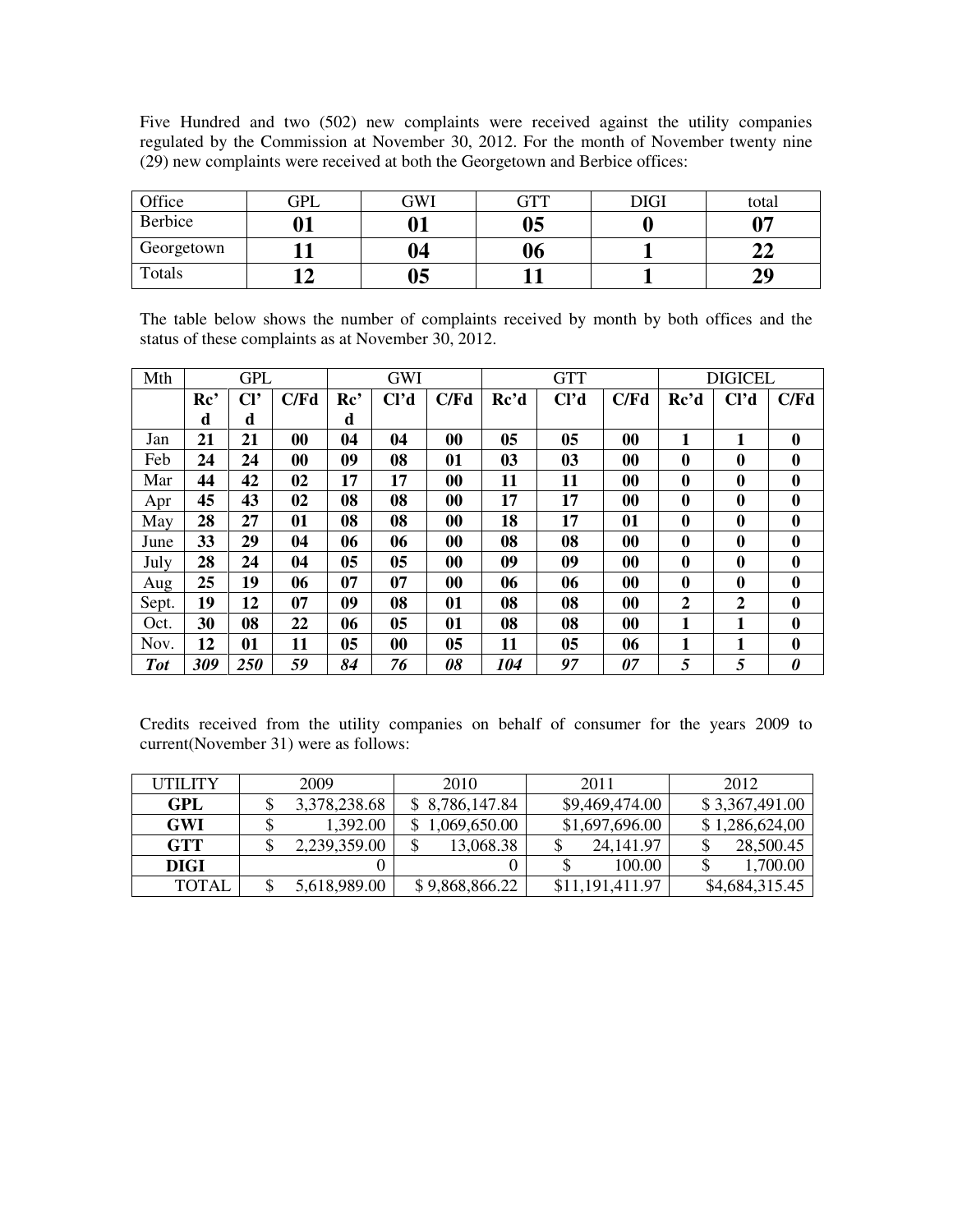## November , 2012

### **Complaint against GPL**

|                                | 2009         |                | 2010  |        | 2011  |              | 2012  |        | <b>At October</b><br>2012 |                  |
|--------------------------------|--------------|----------------|-------|--------|-------|--------------|-------|--------|---------------------------|------------------|
| <b>Complaint Category</b>      | Rec'd        | Active         | Rec'd | Active | Rec'd | Active       | Rec'd | Active | Rec'd                     | <b>Closed</b>    |
| Allegation of<br>Tampering     | 27           | 1              | 23    | 1      | 64    | 3            | 23    | 8      | 21                        |                  |
| <b>Application for Service</b> | 13           |                | 15    |        | 33    |              | 37    | 4      | 35                        |                  |
| <b>Billing Query</b>           | 162          | $\overline{2}$ | 122   |        | 195   | 6            | 158   | 25     | 153                       | $\boldsymbol{g}$ |
| Change of Tenancy              | 21           |                | 16    |        | 8     |              | 2     | 0      | $\overline{2}$            |                  |
| Claim for<br>Compensation      | 7            |                | 4     |        | 8     | $\mathbf{1}$ | 12    | 3      | 10                        |                  |
| <b>Capital Contribution</b>    | $\mathbf{1}$ |                | 1     |        |       |              |       |        |                           |                  |
| <b>Disconnection</b>           | 45           |                | 19    |        | 26    | $\mathbf{1}$ | 36    | 11     | 35                        | $\overline{2}$   |
| <b>Tariff Issue</b>            | 12           |                | 10    |        | 7     |              | 5     | 1      | $5\overline{5}$           |                  |
| <b>Technical Issue</b>         | 44           |                | 21    |        | 31    |              | 36    | 7      | 36                        | 7                |
| <b>TOTAL</b>                   | 332          | 3              | 231   | 1      | 372   | 11           | 309   | 59     | 297                       | 19               |

## **Complaint against**

#### **GWI**

|                                | 2009  |        | 2010  |        | 2011  |        | 2012           |        | as at<br><b>October</b><br>2012 |                  |
|--------------------------------|-------|--------|-------|--------|-------|--------|----------------|--------|---------------------------------|------------------|
| Complaint Category             | Rec'd | Active | Rec'd | Active | Rec'd | Active | Rec'd          | Active | Rec'd                           | <b>Closed</b>    |
| <b>Application for Service</b> | 3     |        | 1     |        | 7     |        | 7              | 1      | $\overline{z}$                  |                  |
| <b>Billing Query</b>           | 130   |        | 48    |        | 48    |        | 42             | 5      | 38                              | $\boldsymbol{4}$ |
| Change of Tenancy              |       |        | 1     |        | 1     |        |                |        |                                 |                  |
| Compensation                   |       |        | 1     |        |       |        | $\overline{2}$ | 0      | $\overline{2}$                  |                  |
| Disconnection                  | 16    |        | 13    |        | 16    |        | 18             | 1      | 17                              |                  |
| <b>Tariff Issue</b>            | 10    |        | 2     |        | 1     |        | 1              | 0      | $\mathbf{1}$                    |                  |
| <b>Technical Issue</b>         | 25    |        | 26    |        | 11    |        | 13             | 0      | 13                              |                  |
| <b>Tampering</b>               |       |        |       |        |       |        | 1              | 1      | 1                               |                  |
| Misc                           | 8     |        | 3     |        |       |        |                |        |                                 |                  |
| <b>TOTAL</b>                   | 192   |        | 95    |        | 84    |        | 84             | 8      | 79                              | 4                |

## **Complaint against**

**GTT** 

| - - - |      |      |      |      |                |  |
|-------|------|------|------|------|----------------|--|
|       |      |      |      |      | as at          |  |
|       |      |      |      |      | <b>October</b> |  |
|       | 2009 | 2010 | 2011 | 2012 | 2012           |  |
|       |      |      |      |      |                |  |